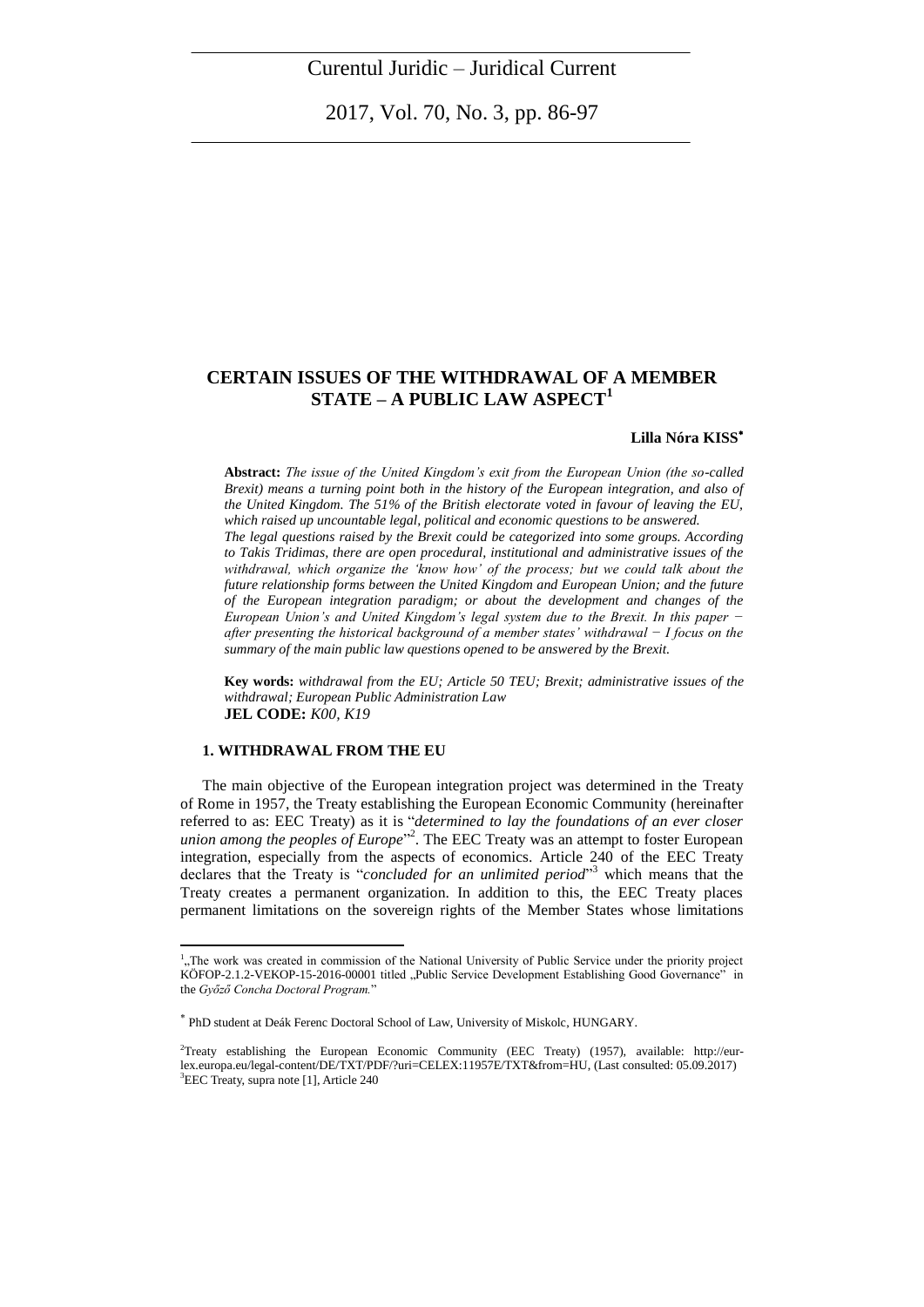were interpreted in the C-6/64., *Costa v. ENEL* case<sup>4</sup>. In the *Costa v. ENEL* case the Court states, that *"the EEC Treaty has created its own legal system which became an integral part of the legal systems of the member states and which their courts are bound to apply. By creating a Community of unlimited duration, having its own institutions, its own personality, its own legal capacity and capacity of representation on the international plane and, more particularly, real powers stemming from a limitation of sovereignty or a transfer of powers from the states to the Community, the member states have limited their sovereign rights and have thus created a body of law which binds both their nationals and themselves.*" <sup>5</sup>As a consequence, the founding Treaties did not include any provisions on the withdrawal from the European Union (hereinafter referred to as EU) until the Lisbon Treaty came into force in 2009. In this sense, the provision on the unilateral exit of a member state could be evaluated as a step back in the integration project, while a step forward as a guarantee for the sovereignty of the member states.

The question of a Member State's unilateral withdrawal was raised up several times during the history of the European Union, but no member state has withdrawn from the EU yet. (More precisely, Greenland consensually withdrew from the European Communities in 1985, but it was part of Denmark and not a member state by its own right, so it was a reduction of the territorial scope of the founding Treaties.) However, we could mention several threatened withdrawals during the integration's history. For example, "*in February and October 1974, the United Kingdom* (hereinafter referred to as: UK) *Labour Party issued Election Manifestos that mandated renegotiation of the terms of Britain's accession treaty with the EEC (1973) and a national referendum to determine Britain's continued membership. The EEC heads of state met in Dublin in March 1975, to conclude the negotiations, after which the British cabinet voted by a majority that the United Kingdom should remain in the EEC. By national referendum of June 5, 1975, a 67.2% British majority voted for the United Kingdom to remain in the EEC."* (Hill, 1982)

It is obvious, that the threatening of withdrawal was a tool in the hands of the states when it came to the negotiation of the conditions of the further cooperation among member states. In the 1980s, *John A. Hill* and *Joseph H.H. Weiler* (Weiler, 1985) among other authors (Pluenneke, 1980) already foresaw the possibility of a British withdrawal from the EEC, mainly because of financial reasons (the estimated 1980 net contribution of Britain to the EC budget was \$2.7 billion, which was 60% of the total EC budget). In 1981, the Labour Party promised that upon election of a Labour government, Britain would withdraw from the EEC without even holding a national referendum. (Author, 1981) There were other – not British – examples for the threatened withdrawal, such as that occurred during the 1981 national election campaign in Greece. (Author, 1981) However, these declarations were only threats and never carried out.

Withdrawal from the EU affects primarily the European Union law and national laws of the member states and secondarily the international law. European law did not include the member states' right to withdraw until the Lisbon Treaty was signed. This – on the one hand – could be led back to the main objectives of the integration, which were to aim

1

<sup>4</sup>C-6/64., *Costa v. ENEL* case [1964], Court Report 1141, ECLI:EU:C:1964:66

<sup>5</sup>C-6/64., *Costa v. ENEL* case [1964], Court Report 1141, point 3, available at: [http://curia.europa.eu/juris/celex.jsf?celex=61964CJ0006&lang1=en&type=TXT&ancre=](http://curia.europa.eu/juris/celex.jsf?celex=61964CJ0006&lang1=en&type=TXT&ancre) (Last consulted: 18.09.2017)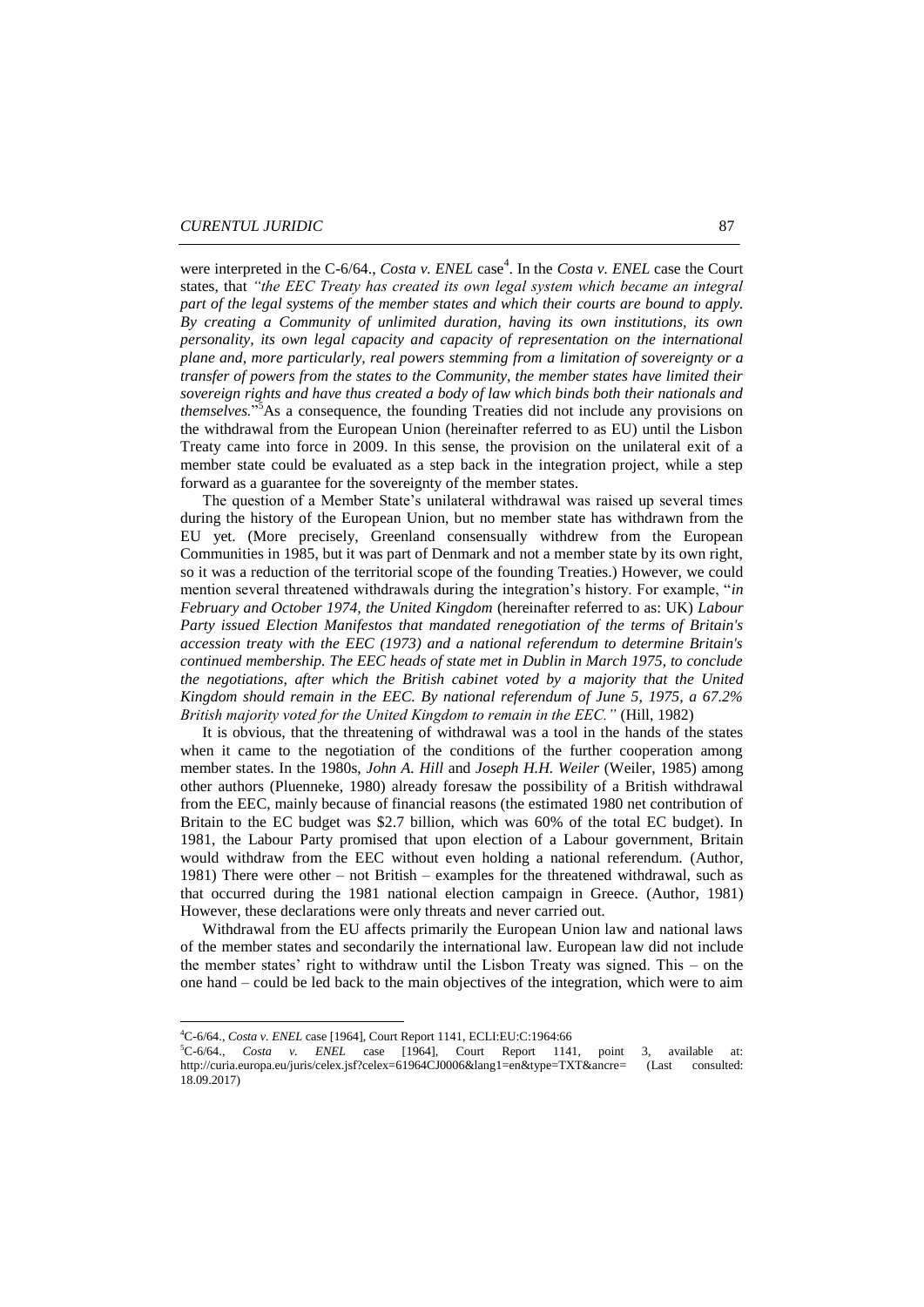an ever closer Union. On the other hand, this was a legal gap – from the aspect of the **Community** law.

Although the Community law did not regulate the issue of withdrawal, the international law did it, namely in the *Vienna Convention on the law of treaties* (1969). This Convention based the issue on the principle of *clausula rebus sic stantibus*. However, the relevance of the application of international law rules is questionable in the case of the European Communities, but it may serve as an option for the Member States (concerning the fact, that the international law has primacy and supremacy on the Community Law and now on the EU Law − according to the judicial practice of the ECJ). Apart from these facts, the applicability of the *clausula rebus sic stantibus* principle is very limited in the practice.

In order to fill this gap and serve the Member States' interest to their sovereignty, the Constitution for Europe included the right to voluntary withdrawal<sup>6</sup> of a member state. However, the European Constitution never came into force as the *vox populi* of Netherlands and France rejected it. Thus, the Lisbon Treaty had to adopt its most relevant regulations, such as the right to withdraw. Until the acceptance of the Treaty of Lisbon, considering the limited applicability of international law rules, there was an uncertainty whether a member state had a right to withdraw or not, and if yes, under what circumstances.

The issue of a member state's exit from the EU became current again, due to the referendum of 23 June 2016 held in the United Kingdom on remaining in, or leaving the European Union. The result of the referendum was surprising for the European public opinion, because unlike the previous one held in 1975, the majority of the British electorate voted in favour of the UK leaving the EU. The turnout was 72.2% of eligible voters and 51.9% voted to leave the EU, while 48.1% voted to remain in. (Commission, 2016) However, the result of the *vox populi* is not binding the British Parliament, the British prime minister, *Theresa May* has triggered the Article 50 of the TEU by submitting the notification on leaving the EU on the 29 March 2017.Therefore, the European integration reached crossroads: integration or disintegration? According to *Takis Tridimas*, Brexit "*shatters the irreversibility outlook implicit in the integration paradigm of ever closer Union*" (Tridimas, 2016).

### **2. ARTICLE 50 TEU AND ITS FRAMEWORK**

Article 50 of the Treaty on the European Union (hereinafter referred to as: TEU) governs the unilateral withdrawal of a member state. According to this article, "*any Member State may decide to withdraw from the Union in accordance with its own constitutional requirements*" 7 . This open provision strengthens that "*the EU is a constitutional union of sovereign member states […] and not a federal state, thus […]* 

 $\overline{a}$ 

<sup>6</sup>Constitution for Europe, Article I-60, Voluntary withdrawal from the Union, see [2004] OJ C310/1, available a[t:https://europa.eu/european-](https://europa.eu/european-union/sites/europaeu/files/docs/body/treaty_establishing_a_constitution_for_europe_en.pdf)

[union/sites/europaeu/files/docs/body/treaty\\_establishing\\_a\\_constitution\\_for\\_europe\\_en.pdf,](https://europa.eu/european-union/sites/europaeu/files/docs/body/treaty_establishing_a_constitution_for_europe_en.pdf) (Last consulted: 15.09.2017)

 $7$ Consolidated versions of the Treaty on European Union and the Treaty on the Functioning of the European Union, Official Journal C 326 , 26/10/2012, available at: [http://eur-lex.europa.eu/legal](http://eur-lex.europa.eu/legal-content/EN/TXT/HTML/?uri=CELEX:12012M/TXT&from=EN)[content/EN/TXT/HTML/?uri=CELEX:12012M/TXT&from=EN,](http://eur-lex.europa.eu/legal-content/EN/TXT/HTML/?uri=CELEX:12012M/TXT&from=EN) (Last consulted: 17.09.2017)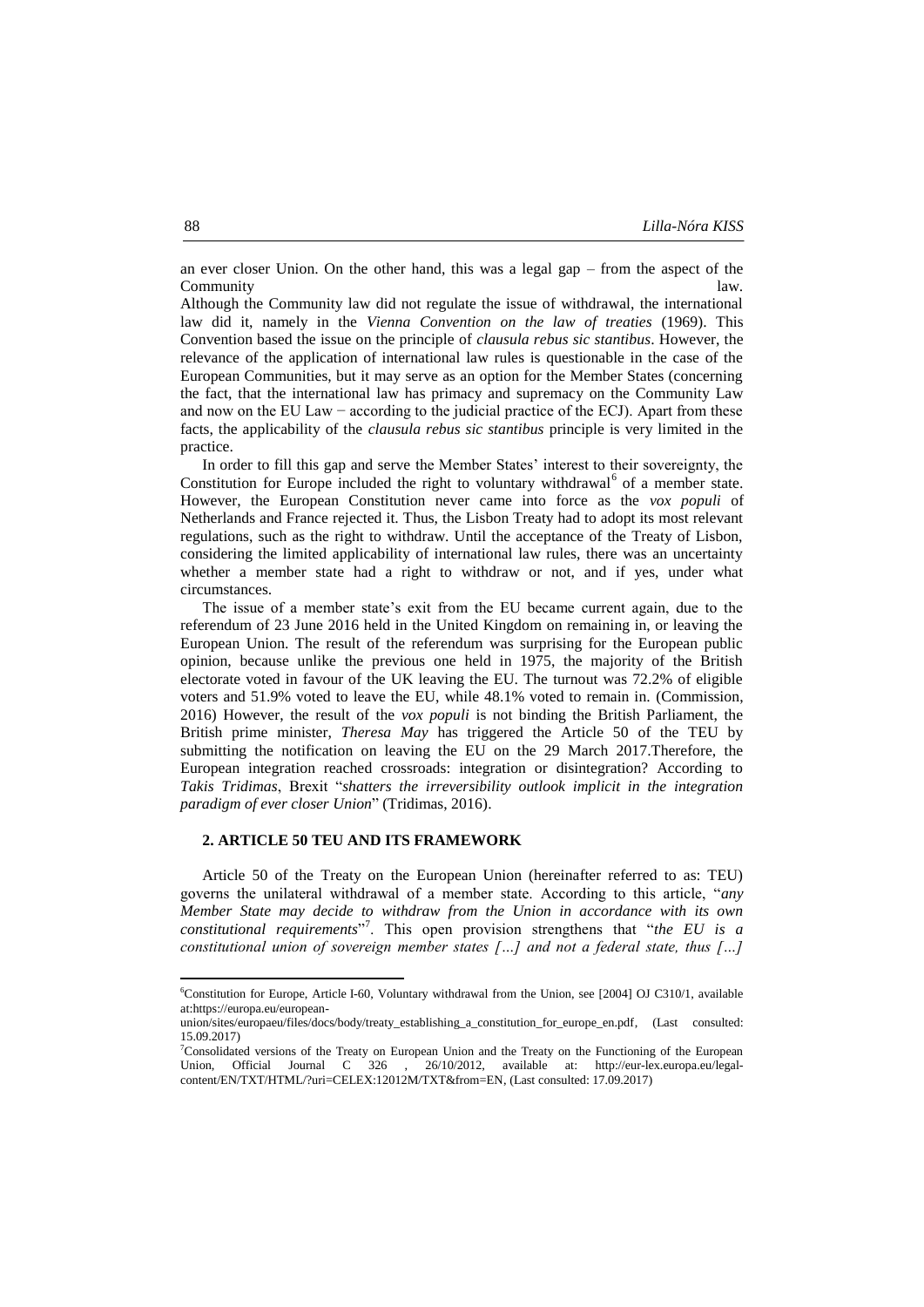*Article 50 counterbalances the federal aspirations of the EU"* (Tridimas, 2016). As being sovereign, a member state has the right to decide its own constitutional requirements, so thus the EU does not have to give its approval to the decision. Article 50 of TEU – besides serving the sovereignty of the member states – means uncertainty in a sense, as 28 member states have 28 different constitutional background, and means diverse, statespecific decisions on the other hand, when it comes to the withdrawal. So, Article 50 does not provide substantive conditions and terms for the exit procedure. It provides a frame for the process, in which the first step is that the "*Member State shall notify the European Council of its intention"*. Then, the European Council provides guidelines, and according to these documents "*the Union shall negotiate and conclude an agreement with that State, setting out the arrangements for its withdrawal, taking account of the framework for its future relationship with the Union".* Article 50 declares, that the abovementioned agreement "*shall be concluded on behalf of the Union by the Council, acting by a qualified majority, after obtaining the consent of the European Parliament*". The Article names the institutions taking part in the withdrawal process of a member state – on the side of the EU. The provision involves a two-year deadline in order to prevent the delayed and protracted procedures which would increase the uncertainty within the EU and in the withdrawing member state. The deadline is counted from "*the date of entry into force of the withdrawal agreement or, failing that, two years after the notification"*. The two-year period could be unanimously extended by the European Council in agreement with the exiting Member State. In case of the expiration of the two-year period without being extended, the member state automatically loses its EU membership, thus, the member state became *quasi* expelled. It is important to note, that the EU law does not ensure the right to expel. However, losing the EU membership automatically in the end of the twoyear period without having an agreement between the EU and the member state, could be evaluated as an expulsion. (Herbst, 2005)

All in all, the role and possible interpretations of Article 50 are contradictory. It serves as a contractual guarantee for the member states and fills a legal gap in the European law which could be evaluated positively, while it lets open several legally and practically important issues which – until becoming answered and elaborated – increase the uncertainty and provide a field for political bargaining. Article 50 made the ground to the obvious change of the integration paradigm started by the failure of the European Constitution in 2004 and followed by the Brexit-referenda in 2016.

# **3. WITHDRAWAL UNDER THE LAW OF THE UK**

In the case of the United Kingdom, the decision made on the basis of constitutional requirements could be interpreted very hard because we cannot talk about written constitution. There were different views on whether the Westminster Parliament or the British government is entitled to make the decision required by the Article 50. The majority of the British scholars agreed on that the Parliament is responsible to make the decision according to the constitutional traditions, then on 3 November 2016 the High Court strengthened this view in its judgement of *[R \(Miller\) v Secretary of State for](https://www.judiciary.gov.uk/wp-content/uploads/2016/11/judgment-r-miller-v-secretary-of-state-for-exiting-the-eu-20161103.pdf)  [Exiting the European Union](https://www.judiciary.gov.uk/wp-content/uploads/2016/11/judgment-r-miller-v-secretary-of-state-for-exiting-the-eu-20161103.pdf)* case (Judgement of the High Court in R (Miller) v Secretary of State for Exiting the European Union case, 2016).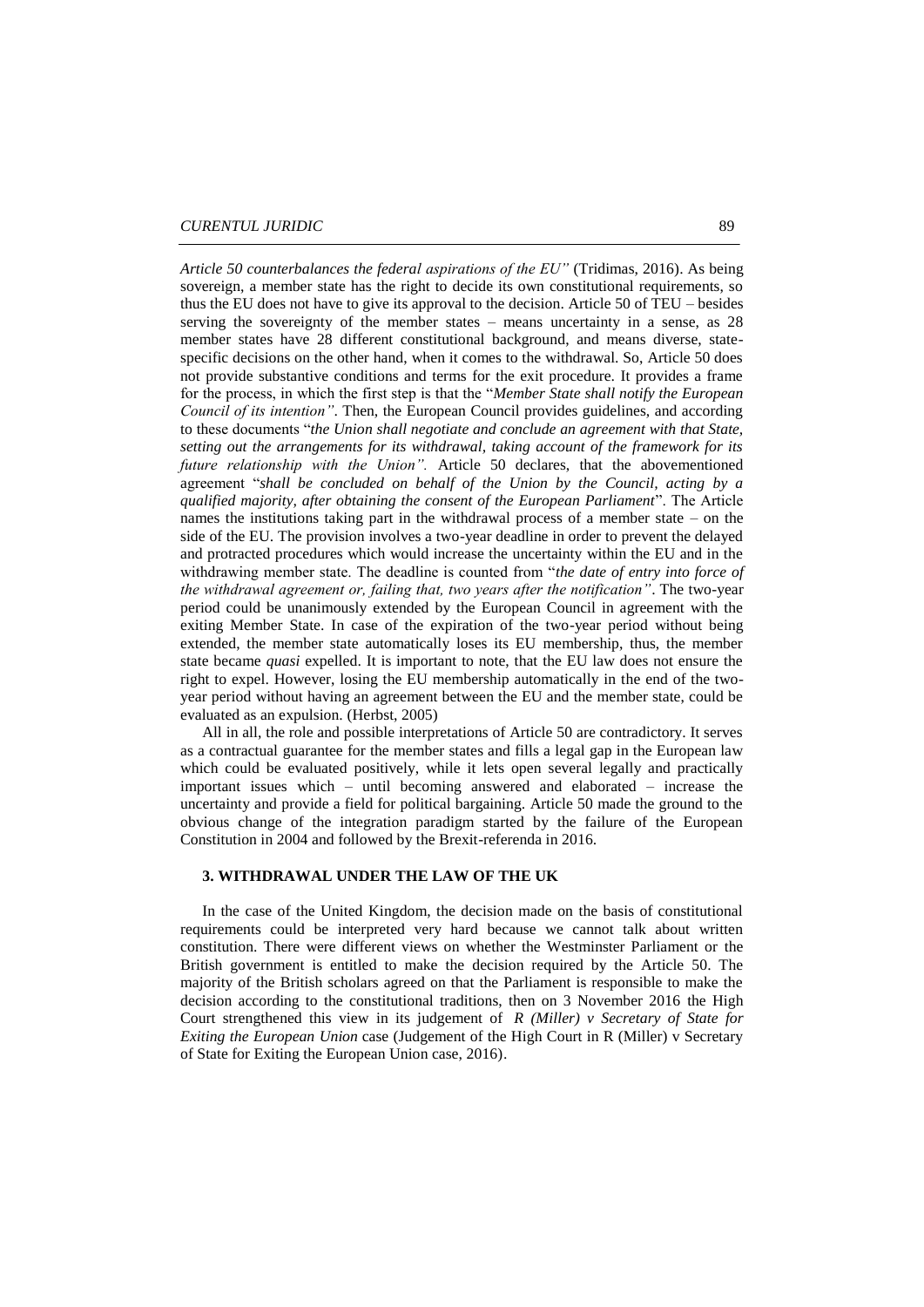The second round of issues concentrated around the "*tensions between direct and indirect democracy*" (Tridimas, 2016). The outcome of the referendum – unlike e.g. in Hungary – is not binding for the Parliament under British law, but it represents the will of the majority of the British electorate. The result is perceived to be at odds with the views of the rest of the members of the Parliament. *"It thus leads to the paradox that a fundamental constitutional decision is taken despite the disagreement of the people's elected representatives in a polity, where parliamentary sovereignty is the defining constitutional principle."* (Tridimas, 2016) This tension results that the representatives in the Parliament may have voted in favour of the will of the electorate and not due to their sole discretion during the debates held about the European Union (Notification of Withdrawal) Act 2017 (hereinafter referred to as Brexit Bill)<sup>8</sup>. The Brexit Bill was introduced to the House of Commons on 26 January 2017, then on 8 February 2017 to the House of Lords. After the readings, debating and amending the Brexit Bill several times, on 16 March 2017 the Royal Assent was given to it.<sup>9</sup> This entitled British Prime Minister, *Theresa May* to trigger the process of withdrawal by sending the notification to the European Council. *Theresa May* made the unilateral act on 29 March 2017.

After submitting the notification to withdraw, the question arises whether this declaration of intention is revocable or not under the national law of a member state (and under what circumstances does the EU law accept this revocation). According to *Takis Tridimas* (Tridimas, 2016)*, Nick Barber, Tom Hickman, Jeff King* (Nick BARBER, Tom HICKMAN, Jeff KING, 2016) *and Charles Streeten* (Streeten, 2016) among other authors, the notification should be considered to be revocable, however *Jake Rylatt* represents an opposite (RYLATT, 2016) view. Revocability could be acceptable in my view – as the contractual grounds could provide a framework to this, e.g. by the application of the *clausula rebus sic stantibus* principle. Moreover, the Article 50 does not exclude the revocation, thus it could be applied in theory. However, the issue of revocability falls under the EU law, thus, only the European Court of Justice (hereinafter referred to as: ECJ) is entitled and empowered to interpret it. On the other hand, the right to the unilateral revocation of the notification would mean a great advantage for the exiting member state(s), giving the chance to change their mind any time within the twoyear period, although this would mean uncertainty for the EU and its remaining member states. In the long run, having the possibility to unilateral and unconditional revocation could create the perfect environment for malicious games of politics, therefore I think revocation could be only conditional and consensual (as *clausula rebus sic stantibus* in the case of contracts).

When the notification was submitted to the European Council, the formal part of the procedure began. The European Council gave a guidelines to the negotiations in April 2017 – as Article 50 regulates. The negotiations shall be conducted in good faith and under the duty of loyal cooperation provided by the Article 4 (3) of the TEU which are applicable to the exiting member state – as all of the acts of the  $EU$  – until the withdrawal process ends. The negotiations between the UK and the EU are accompanied by the

**.** 

<sup>8</sup> European Union (Notification of Withdrawal) Act 2017 ch. 9, available at: http://www.legislation.gov.uk/ukpga/2017/9/contents/enacted/data.htm , (Last consulted: 19.09.2017)

<sup>9</sup> For all the documents related to the parliamentary debates and proposed amendments of the Brexit Bill, see: [http://services.parliament.uk/bills/2016-17/europeanunionnotificationofwithdrawal/documents.html,](http://services.parliament.uk/bills/2016-17/europeanunionnotificationofwithdrawal/documents.html) (Last consulted: 19.09.2017.)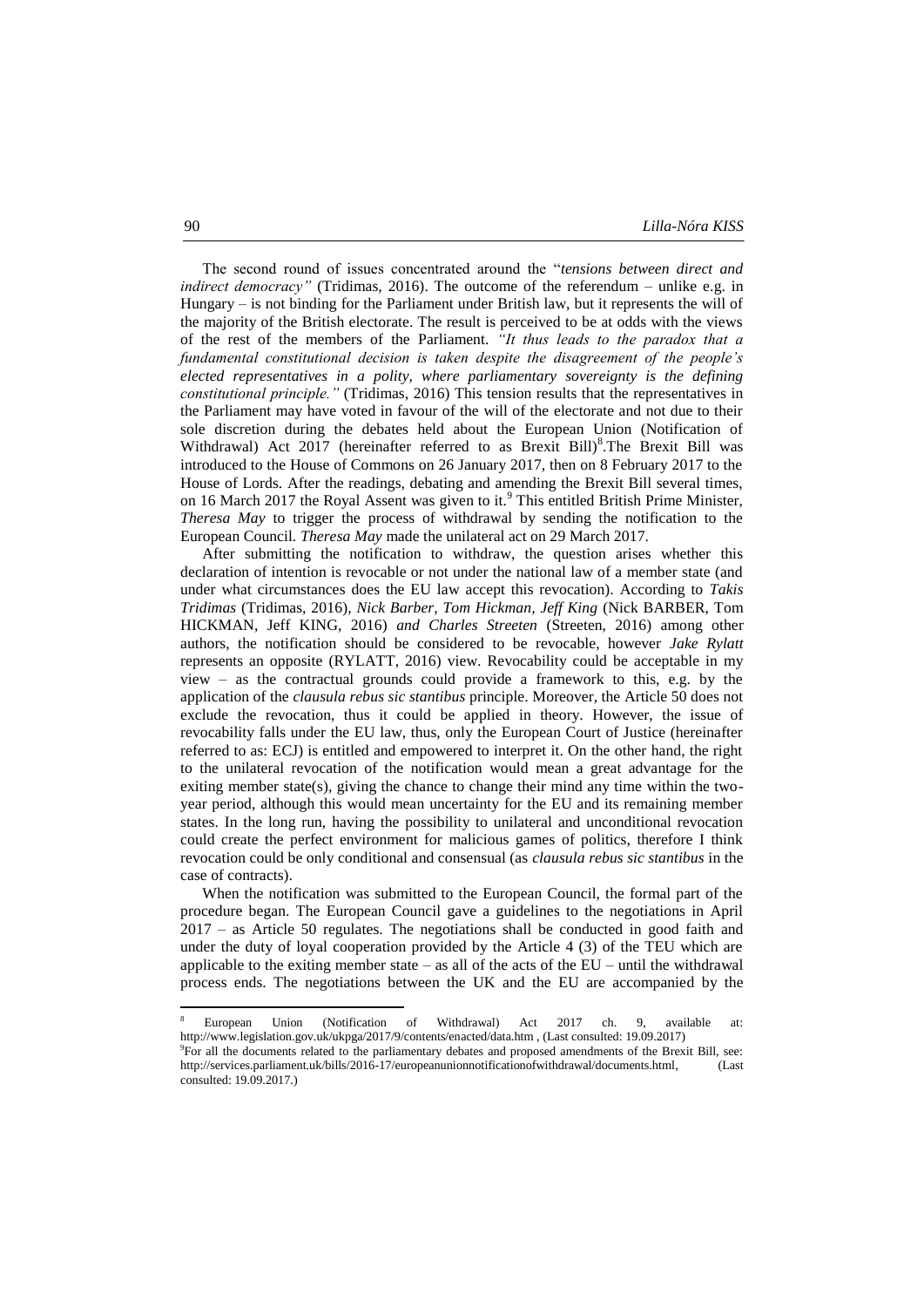**.** 

negotiations of the remaining 27 member states. A draft deal is going to be submitted to the European Council, and it needs approval from at least 20 countries with 65% of the population of the European Union. As the rest of the member states regret the UK's leaving, there is a chance to veto the draft deal by some of the member states. Even if all the member states respect the British citizens' decision, the deal still requires the ratification of the European Parliament. Parallel to this, the UK introduces the "*Great Repeal Bill*" in order to revoke the *European Communities Act* of 1972<sup>10</sup>. The new act planned to come into force on March 29, 2019 in case the member states unanimously do not extend the period provided by Article 50. If the deadline is not extended, the acts of the European Union cease to apply for the United Kingdom, with or without having a withdrawal agreement. In this case, the *Great Repeal Bill* comes into force and effect in order to cover the legal gap arising from the "effect less European Law" in the British legal system. The Bill would give effect to EU laws until the British parliament decides on their future. Some of them may be wiped out, while many of them should remain in order to strengthen the acceptable European values – especially which were and are developing for the United Kingdom's economy and may facilitate the post-Brexit market access of the British companies and providers on the single market.

Thus, the Treaties cease to apply and the United Kingdom is not going to be bound by future legislation adopted by the EU. While those EU legal actions, which are implemented already into the national law of the withdrawing member state, still remain in force, until the Westminster decides otherwise. This is important to maintain stability and legal certainty. Once the withdrawal agreement is signed, it becomes the part of the primary law of the Union and it may not affect a later intention of a future accession, which is possible under 49 TEU<sup>11</sup>. The intention of a future accession will not enjoy any discounts or extra requirements for an ex-member state, the UK will have the opportunity to accede as any other third country according to the current political declarations and to the Article 50  $TEU^{12}$ . The analysis of the most important points of the future withdrawal agreement remains to another publication. In the following, I summarize the main effects of the withdrawal on European Public Administration Law.

# **4. GENERAL SUMMARY ON THE POSSIBLE IMPACTS OF WITHDRAWAL UPON THE EU PUBLIC LAW**

According to *Takis Tridimas*, there are open procedural, institutional and administrative issues of the withdrawal, which organize the 'know how' of the process;

<sup>&</sup>lt;sup>10</sup> European Communities Act of 1972, https://www.legislation.gov.uk/ukpga/1972/68/contents

<sup>&</sup>lt;sup>11</sup> Article 49 TEU: *Any European State which respects the values referred to in Article 2 and is committed to promoting them may apply to become a member of the Union. The European Parliament and national Parliaments shall be notified of this application. The applicant State shall address its application to the Council, which shall act unanimously after consulting the Commission and after receiving the assent of the European Parliament, which shall act by an absolute majority of its component members. The conditions of admission and the adjustments to the Treaties on which the Union is founded, which such admission entails, shall be the subject of an agreement between the Member States and the applicant State. This agreement shall be submitted for ratification by all the contracting States in accordance with their respective constitutional requirements. The conditions of eligibility agreed upon by the European Council shall be taken into account*."

<sup>&</sup>lt;sup>12</sup> Article 50 TEU declares: "*If a State which has withdrawn from the Union asks to rejoin, its request shall be subject to the procedure referred to in Article 49.*"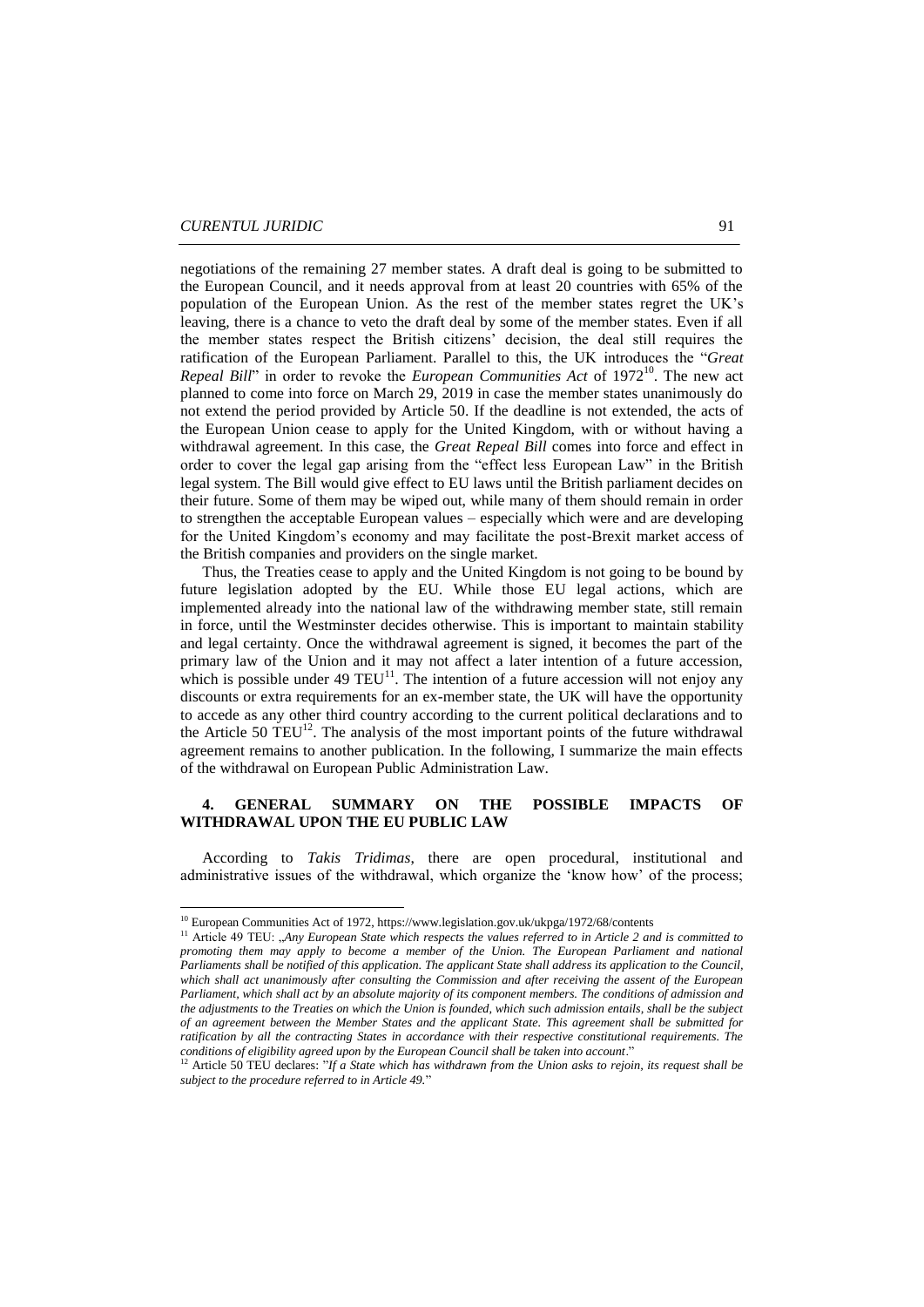but we could talk about the future relationship forms between the United Kingdom and European Union; and the future of the European integration paradigm; or about the development and changes of the European Union's and United Kingdom's legal system due to the Brexit. In this article, I summarize the main public law issues affected by the withdrawal of a member state – from the perspective of the European Union. All of the questions could be categorized into the abovementioned three fields of public law, and that three categories into the wide field of the European Public Administration Law. This contains all of the institutional, procedural, structural and personal issues, such as the future of the public service servants working at EU institutions, the questions of the European citizenship and its conditions (also the questions of the permanent residency), the future methods and procedures of the primary and secondary EU Law legislation, the future perspectives on the European integration (or maybe disintegration). Furthermore, indirectly, the exiting of the largest non-euro-zone member state may turn upside-down the political balance kept between the Euro-zone and out of zone member states. According to *Takis Tridimas*, the United Kingdom has a significant role in the maintaining of the continental balance in some other fields as well, such as the field of Environmental Law, internal market, freedom of security and justice, etc. The characteristics of the European politics developed the European model of "checks and balances", which maintained the continental political balance in Europe for decades. Now, many changes may be expected due to the withdrawal of the United Kingdom.

*Michael Dougan<sup>13</sup>* Professor categorized (Dougan, 2017) the impact of withdrawal upon the EU Legal Order into some groups. The Reform of the EU becomes necessary due to the exiting of a member state. Many institutional and contractual-structural issues may lead to the reform of the whole EU, regarding the social dimension of Europe, or the economic and monetary Union, etc. Adjustments to European Law are necessary both in primary and secondary legislation – formal changes, as deleting the United Kingdom's name from EU documents, decreasing the territorial effect of EU law – and substantive changes as restructuring the whole integration framework. The European Commission issued the White Paper on the Future of the  $EU^{14}$  on 1 March, 2017 which includes five different scenarios for the future of the integration and for the forms of cooperation – among the remaining 27. The scenarios are starting from "*Carrying on*", through "*Nothing but the Single Market*" and "*Those Who Want More Do More*" and to "*Doing Less More Efficiently*", until the "*Doing Much More Together*". In my view the first three scenarios have the possibility to become applicable in practice, as the current system is working, not perfectly, as the changes of the integration paradigm shows and as the Brexit proves its deficiency. So the "*Carrying On*" solution seems a compromising one and it could work with some changes in the system. In this case the withdrawal of the UK would not be highlighted as a failure for the integration.

The second alternative also seems applicable as the main attraction of the whole integration is the single market itself. In this case the integration would mean only a cooperation to uphold the single market. This solution could serve the national

1

<sup>&</sup>lt;sup>13</sup>Michael Dougan, Professor of European Law and Jean Monnet Chair in EU Law, at the University of Liverpool.

<sup>&</sup>lt;sup>14</sup> European Commission: White Paper on the Future of Europe: Reflections and Scenarios for the EU27 by 2025, COM(2017) 2025.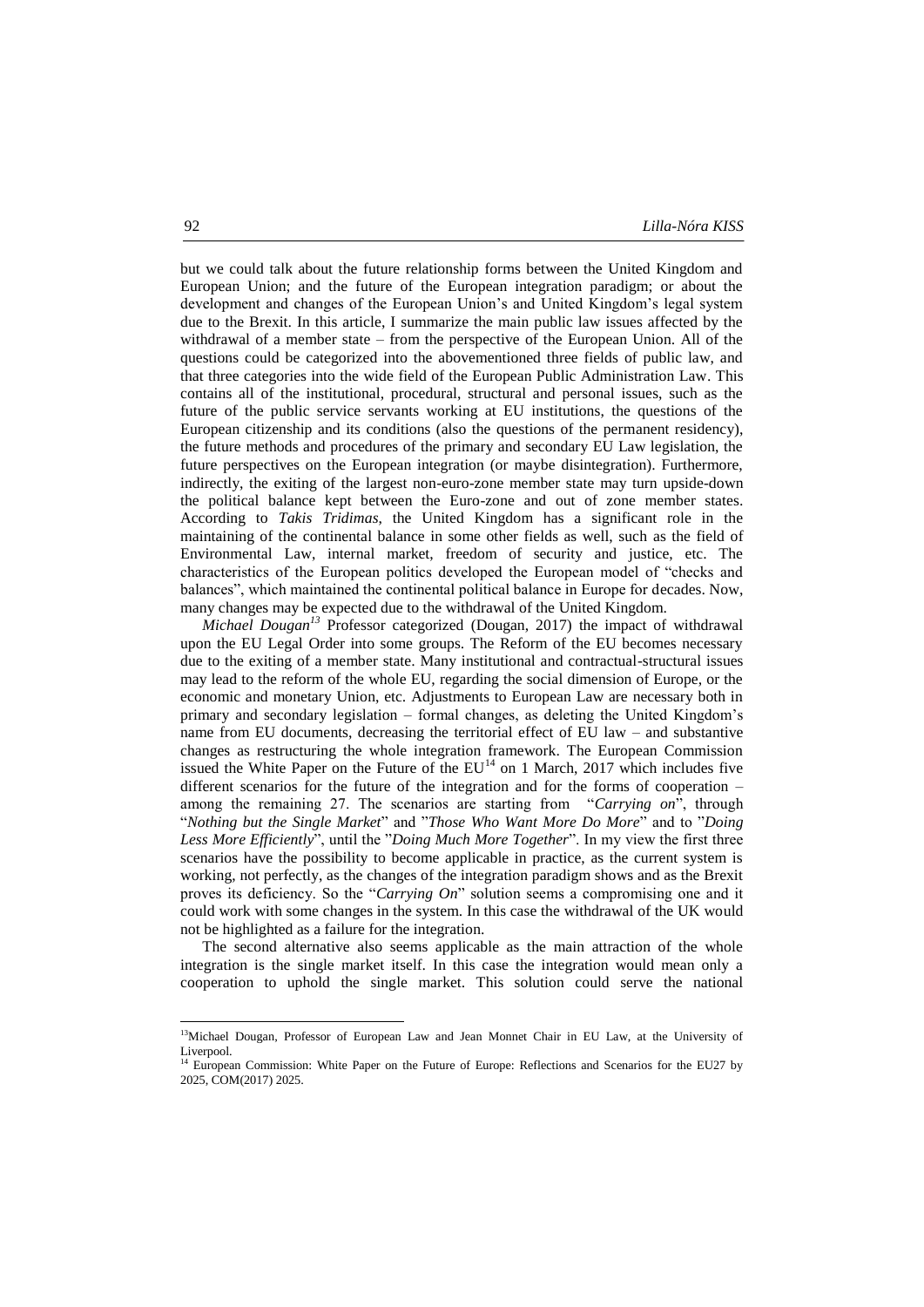sovereignty requirements and the new cooperation form may reduce political conflicts as well, however, on the other hand, that would be a great step back in the integration process and would need to restructure all the mechanisms already elaborated in the Union.

The third scenario is the most contested among all, as it would mean the so-called multi-speed Europe. "*Multi-speed Europe is the term used to describe the idea of a method of differentiated integration whereby common objectives are pursued by a group of EU countries both able and willing to advance, it being implied that the others will follow later*."<sup>15</sup> The later acceded post-socialist member states from Middle-and Eastern Europe protest against this scenario, because they are afraid of strengthening the current economic differences among the elder member states and the newer ones. According to the White Paper, the group which is not included in some policies of cooperation will have the opportunity to join the cooperating member states, when the member state in question finds itself to be ready to do. But, the influence of the later acceding member state may become less, than that of those who formed a certain objective of policies from the very beginning, thus some of the member states are protesting against this idea.

The last two scenarios are not applicable in my view. The fourth would mean a step back in the integration process, and it may show the weakening of the EU to other global players. The last alternative isn't also applicable as the negative changes of the integration paradigm in the last 20-23 years (starting from the non-agreement on the European Constitution in 2004) led to the Brexit, and the heritage of the Brexit may be the ignorance of a closer cooperation than we have now. It would mean so much tension, so much political debate and finally, it could not work in practice within the current frame of cooperation. Although the European Commission's intention – according to *Jean-Claude Juncker*'s "*State of the Union*" speech<sup>16</sup> of 13 September 2017 – is to foster the integration after the Brexit. According to the president of the European Commission, the strengthening of the integration would mean a solution for Europe. *Juncker* said, "*Now, is the time to build a more united, stronger and more democratic Europe for 2025."*The speech reveals the intention of the Commission, which takes the emphasis on the "*Doing Much More Together*" alternative provided in the White Paper. In my view, member states do not have the stable and certain circumstances and common understanding on different policies, which should be treated unanimously in order to be able to foster the integration. The Union faces more challenges parallel, one of them is the migration crises, and another is the Brexit. Moreover, there are other foreign affairs which make more difficult to have the consent, such as the crisis in Ukraine. All of them divide Europe, accompanied by strengthening euro-sceptic views.

Finally, Professor *Michael Dougan* named the impact on EU institutions and policies as the last group. Firstly, the institutional implications could be realized already, as the UK Commissioner resigned shortly after the referendum. The UK Commissioner was replaced in September 2016, but the fact that the previous Commissioner resigned signals the impact of the Brexit on the European institutions. Other personal-institutional aspect is that during the negotiations on the withdrawal agreement, the withdrawing state's

 $15$ <sup>15</sup> Definition of the Multi-speed Europe provided by the Eur-lex, available: [http://eur](http://eur-lex.europa.eu/summary/glossary/multispeed_europe.html)[lex.europa.eu/summary/glossary/multispeed\\_europe.html](http://eur-lex.europa.eu/summary/glossary/multispeed_europe.html) (Last consulted: 19.09.2017)<br><sup>16</sup> Jean Claude Kurslan, 19.08.2017

<sup>16</sup> Jean-Claude Juncker's *State of the Union* speech hold in the European Parliament in Strasbourg, on 13 September 2017, available at: [https://ec.europa.eu/commission/state-union-2017\\_en#watch-the-speech](https://ec.europa.eu/commission/state-union-2017_en#watch-the-speech)  $(19.09.2017.)$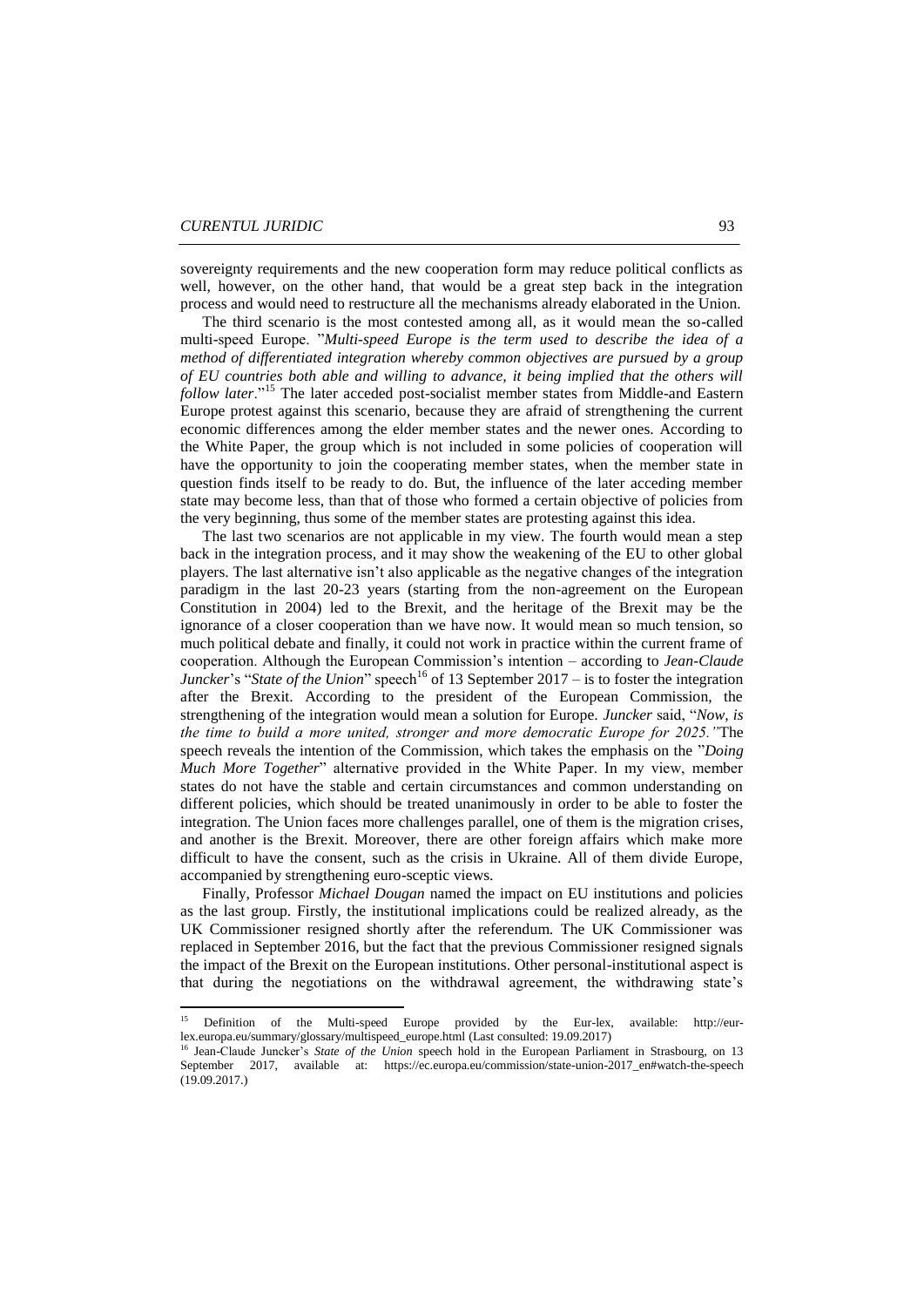representative in the Council and in the European Council shall not participate in discussions of these institutions concerning the UK. How does the informal influence of the UK could be avoided during the withdrawal negotiations if the representatives are in the institutions? According to the Professor, some institutions after the withdrawal became more affected, while others less affected. Less affected institutions are the Commission, the Court, the European Central Bank and the Court of Auditors, while more affected are the Council and the European Council. We have to take into account that the representatives of the EU institutions are European representatives and not national ones. There are other implications on public law, such as on policies which the UK has exercised significant influence before the Brexit. There were the single market, the external trade and e.g. the common foreign and security policies. The latter was generated by a great British influence through the Europol, Eurojust and intelligence agencies.

On the fields of primary legislation, the legally problematic point is the requirement of unanimity for the Treaty revisions in the case of ordinary or special revision procedure, and other clauses. In addition to this, the UK accepted the European Union Act 2011, which introduced the so-called "referendum-locks" which means, that every Treatyamendment should be voted before the British government accepts it. This raises the question of how the UK may affect the EU reform agenda? Is that an advantage for the EU if the UK has any influence on its reform while it is "divorcing" the integration?

In the following, I summarize the further implications of the withdrawal, regarding the single market and other economic important issues.

#### **5. SOME FURTHER IMPLICATIONS OF THE WITHDRAWAL**

Regarding the future relationship forms between the United Kingdom and European Union, we cannot state anything surely. The EU and the UK have several options besides the abovementioned scenarios collected in the White Paper. For example, the *Norway Model*, the *Swiss Model*, the *Turkish Model, the Canada model* are all applied solutions for economic cooperation. The question is whether the EU and the UK are able to build in their agreement the best applicable parts of the current solutions, in order to personalize their agreement. Because, the need of an agreement between the United Kingdom and the EU is necessary, both the Union and the UK need each other as a partner. The British economy needs the single market, and the EU cannot lose the UK in foreign relations.

In my opinion, the way of the "divorce" would define the frames of the further cooperative solutions. Now, two main directions dominate: the hard and the soft Brexit. In case of hard Brexit the future cooperation could confine the parties into the minimum and could push the UK towards a tight relationship with the USA and the scenarios of the *Korean Model*, the *US Model* may become applicable. However, the analysis of the scenarios is not the subject of this article, thus I leave the question open by now.

There is a two-year period determined in the Article 50 TEU to finish the negotiations and agree on the withdrawal, which period was opened by *Theresa May's* notification. This time-frame is obviously not enough to build out a long-term solution for the cooperation of the exiting member state, and the remaining member states. That is now a fact, that the future relationship of the UK and EU could be only elaborated after the withdrawal agreement is signed – or the two-years period is over without having an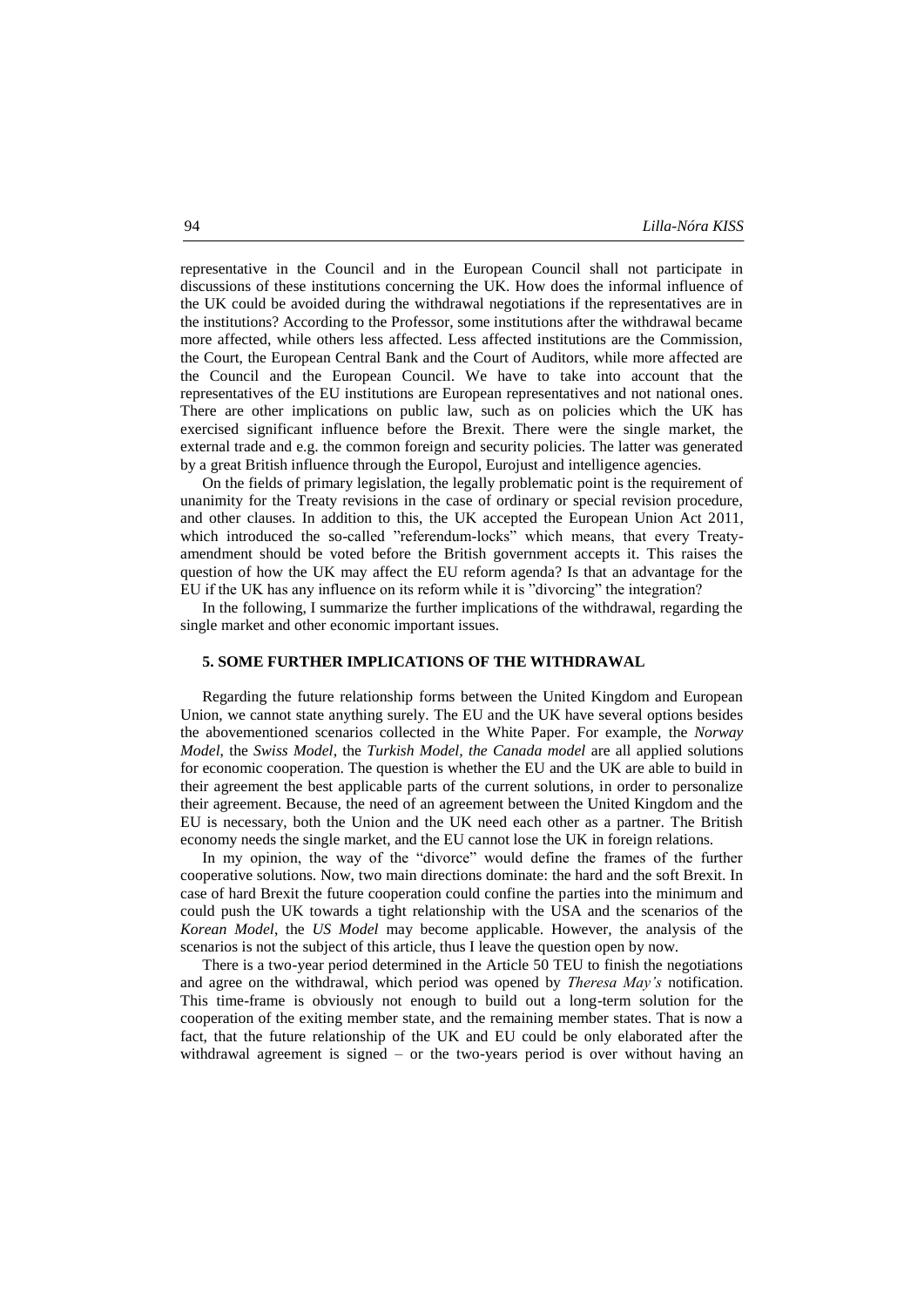agreement. The two agreements (withdrawal and future relationship) cannot be negotiated parallel.

Economic disadvantage of the Brexit, that it "*means that unless the member states decide otherwise, at the end of the two years all rights and duties arising out of EU law for UK nationals and companies will be extinguished. […] Merely the passage of time the UK will lose access to the single market. Its products would thus begin to be subject to the common external tariff."* (Pavlos Eleftheriadis, John Armour, Luca Enriques, Rebecca Mooney, Rebecca Williams, Alison Young, 2016) This could easily lead to economic hardship for both of the costumers and the companies established in the United Kingdom. The step-out from the single market is the most significant economic issue that is arising from the Brexit. The free movements of goods, services, people, employment and capital are the generator of the European market which serves around 500 million costumers and gives work to different companies all over Europe. Without the single market, the United Kingdom may not able to provide such favourable – tax, discounts, working environment, etc. – offers to companies in the long-run, which may lead to the movement of companies from the UK to EU member states. The UK has little chance to become a "tax heaven" within this short period of time. (Enriques, 2016) An EFTA-type solution could serve as a solution, but maybe the negotiations can elaborate a much more advantageous way of cooperation.

One main consequence is financial, connected with the Bank sector. There is an economic need to preserve the operation of financial services sector. The UK Banks now has a passport to establish corporations in the EU. The loss of this passport may reduce the willingness of third country partners to establish their companies in the UK. The EU membership with all its circumstances served as a guarantee for third countries. (Armour, 2016) The financial damage would be a disaster for the UK in case of the financial firms would be closed out from the single market.

All of the legal and non-legal (cultural, economic, security, political, etc.) consequences of the Brexit cannot be foreseen now, but the main issues affected were summarized above.

### **6. CLOSING REMARKS**

As the consequences of the member state's withdrawal are uncountable, there is time for taking into account the alternatives the UK faces. Parallel with the negotiations, the public law issues arising from the Brexit should be elaborated well – at least in the withdrawal agreement. After forming and signing the agreement, the negotiations about the future relationship of the UK and the EU may be started (Craig, 2016) (due to the Council guidelines).

What is put into the withdrawal agreement and what remains for later treaties is also important. As this question was left open by the Article  $50$  TEU – as it only provides the framework of the withdrawal – a good frame for the exit should be elaborated without detailed points on all affected public law issues. The subtopics may be declared later, in protocols to the withdrawal agreement. This could let space to control upon the frames, and would provide a flexible (amendable) platform for the affected issues (citizenship, institutional and public service problems or financial aspects, etc.). Article 50 leaves almost everything open, which, on the one hand causes legal gaps, but on the other hand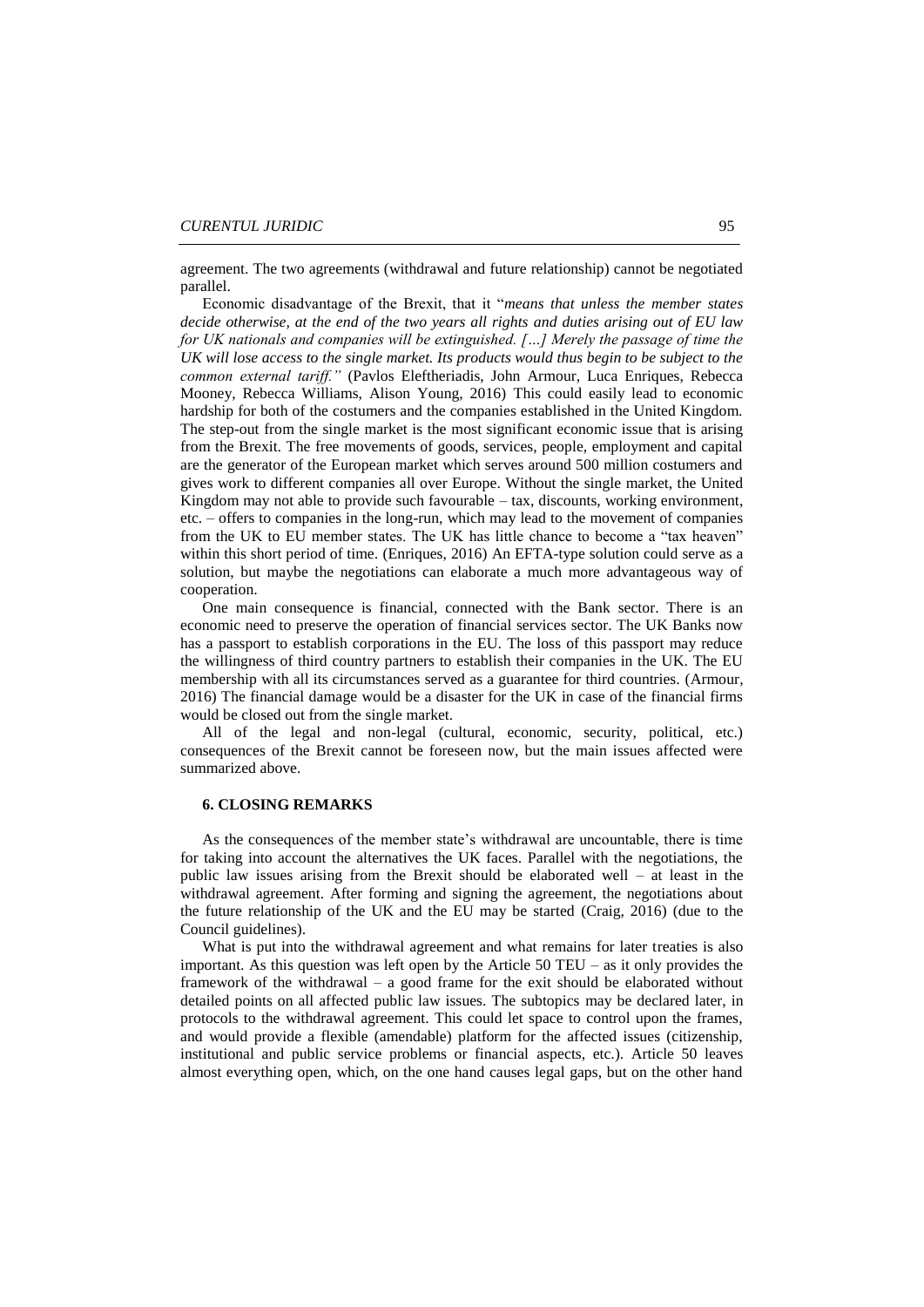gives opportunity to share ideas between legal experts, students, and politicians. As the TEU left open-questions, the withdrawal agreement also should, it is not necessary to fix all the affected points in advance. The market and the practice may work out their own solutions, applicable by both the UK and its contracting parties. For now, the most urgent is to decide on European citizenship in order not to keep either European citizens in the UK or British citizens in the EU in uncertainty. The interpretation of the Article 50 TEU, the filling-out of all legal gaps may require the contribution of the European Court of Justice, as the only interpreter of the Union Law.

#### **REFERENCES**

- Armour, J., 2016. *Brexit to the EEA: What would it mean?,* University of Oxford: University of Oxford.
- Author, Unkown, 1981. European Community: We'll Love You and Leave You. *ECONOMIST*, 25 July, p. 53.
- Author, Unkown., 1981. Greece and Europe, Would the Socialists pull out?. *ECONOMIST*, 15 August, pp. 36-37.
- Craig, P. P., 2016. Brexit: A drama in six acts. *European Law Review,* August.45/2016. kötet.
- Dougan, M., 2017. *The UK outwith the EU, the EU without the UK.* Florence: European University Institute, Academy on the Law of the European Union.
- Enriques, L., 2016. *Why the UK has Currently Little Chance to Become a Successful Tax or Regulatory Heaven?,* Oxford University
- Herbst, J., 2005. Observations on the Right to Withraw from the European Union: Who are the "Masters of the Treaties"?. *German Law Journal,* p. 1755.
- Hill, J. A., 1982. The European Economic Community: The Right of Member State Withdrawal. *Journal of International & Comparative Law,* pp. 335-336.
- Nick Barber, Tom Hickman, Jeff King, 2016. *Pulling the Article 50 'Trigger': Parliament's Indispensable Role,* UK Constitutional Law Association Blog
- Pavlos Eleftheriadis, John Armour, Luca Enriques, Rebecca Mooney, Rebecca Williams, Alison YOUNG, 2016. *Legal aspects of withdrawal from the EU: A briefing note,*  University of Oxford: ismeretlen szerző
- Pluenneke, 1980. A case for Britain's leaving the EC. p. 43.
- Rylatt, J., 2016. *The irrevocability of an Article 50 Notification: Lex Specialis and the Irrelevance of the Purported Customary Right to Unilaterally Revoke,* UK Constitutional Law Association Blog: ismeretlen szerző
- Streeten, C., 2016. *Putting the Toothpaste Back in the Tube: Can an Article 50 Notification Be Revoked?,* UK Constitutional Law Blog
- Tridimas, T., 2016. Article 50: An Endgame without an End?. *Kings Law Journal,* 9 December, 27(3), pp. 297-313.
- Weiler, J. H., 1985. Alternatives to Withdrawal from an International Organization: The Case of the European Economic Community. *Israel Law Review,* p. 282.